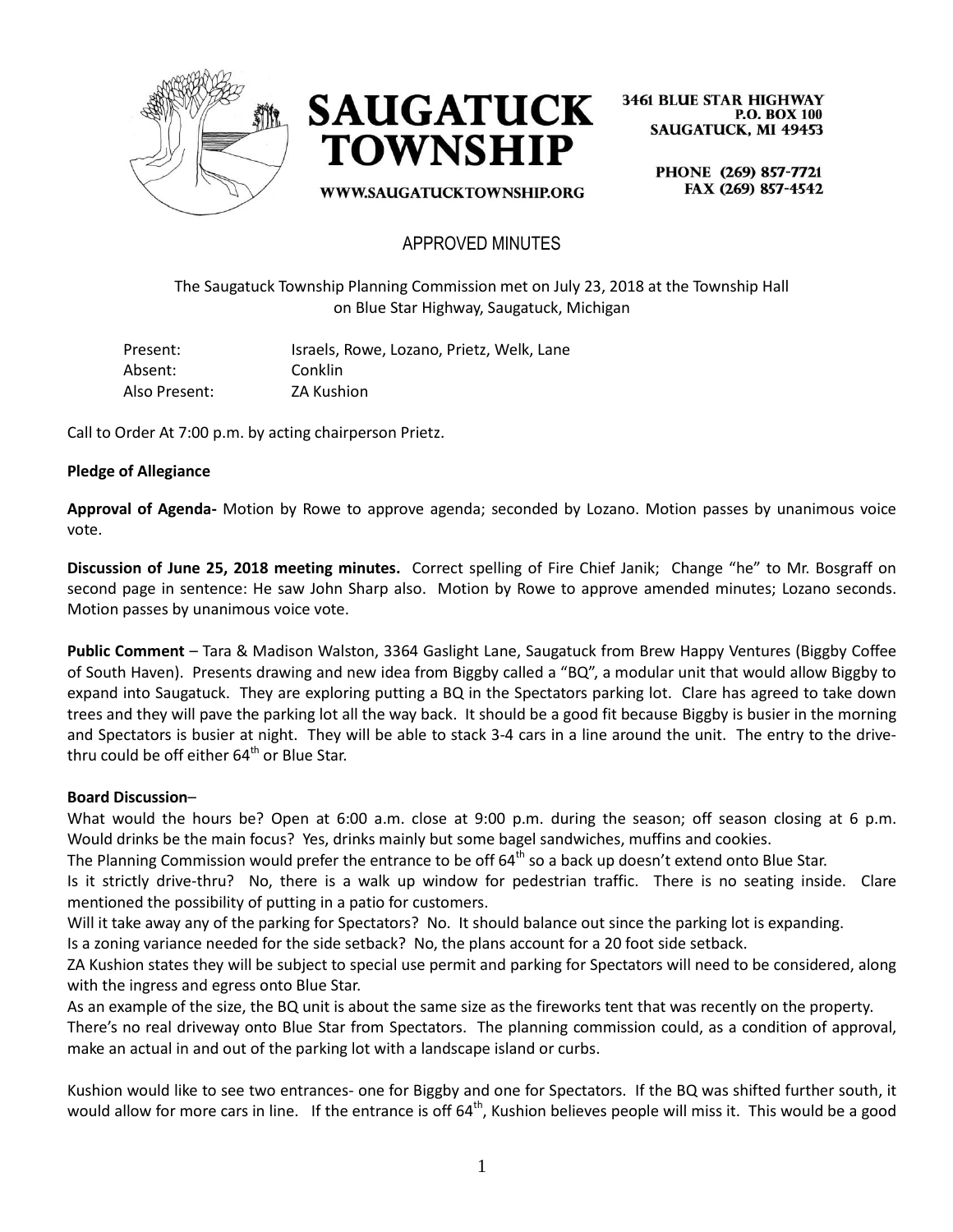## DRAFT MINUTES

time to address the right of way and parking situation at Spectators. Israels thought there is another lot to the South with 3 acres to consider that just became available.

**Correspondence** – Proposed site plan map from Biggby.

**Unfinished Business** – None

### **New Business**–

- A. Election of Planning Commission Officers. Motion by Lane to nominate:
	- a. Chairperson- Andy Prietz
	- b. Vice Chair- Maggie Conklin
	- c. Secretary- Chris Lozono

Motion seconded by Israels. Motion carried by unanimous voice vote

B. Brian Kemp 2238 Sheffield Lane, Fennville- Site plan review for patio addition and 34 parking spaces, Pennyroyal Café and Provisions, 3319 Blue Star Highway, 03-20-010-026-00

Brian introduces Melissa Corey and Ryan Beck, business partners in Pennyroyal. They want to convert the smaller building on the Roan & Black property to an all day café and provisions with an outdoor courtyard. This property is currently zoned for commercial use. The café will feature fresh produce, locally sourced (farm to table) with a European flair. They will have some fresh flowers and fresh produce for sale.

Site plan will entail a complete renovation of the building- Complete build out to include a larger septic system and a connection to city water instead of the current well. The exterior areas will feature two concrete slabs, one behind the building for a walk in cooler/freezer which will be outside and fenced in. The second would be an outdoor patio.

Currently there are nine parking spots available for the space. They would like to add an additional 25 parking spots behind the building. The parking lot would be constructed out of crushed asphalt. They have met with ZA Kushion, Fire Chief Janik and Fire Inspector Chris Mantels who have reviewed the site plans. Their collective suggestions have been incorporated in the site plan. They are pursuing a liquor license, mainly beer and wine to compliment the food. They are looking to purchase the building and the land and are investing about half a million into the project from their own funds. They believe it compliments and enhances the area.

### **Board Discussion-**

6-7 tables are shown outside; what do you expect inside seating to be? 65 total seats, but 68 would be the capacity based on the number of parking spots available (which is 34: the current 9 and the 25 proposed). What about employee parking? Not a lot of employees are projected, so it's part of that figure as well. Once they have the inside seating finalized, they should have a final number. There is room to expand the parking lot in back, if needed.

Will it be open year round? Yes, if business will support it. This location is ideal as it has a smaller footprint and they can close the patio in the colder months and increase seating when it warms up.

What about signs? The outer frame is already built so a 5x8 size slips into the framework. This fits in with the community and the community master plan nicely. The crushed asphalt parking lot will also blend in well with the site and what's there currently. There will be a band of trees to separate the patio from the parking lot.

A suggestion was made they may want to add a bike rack.